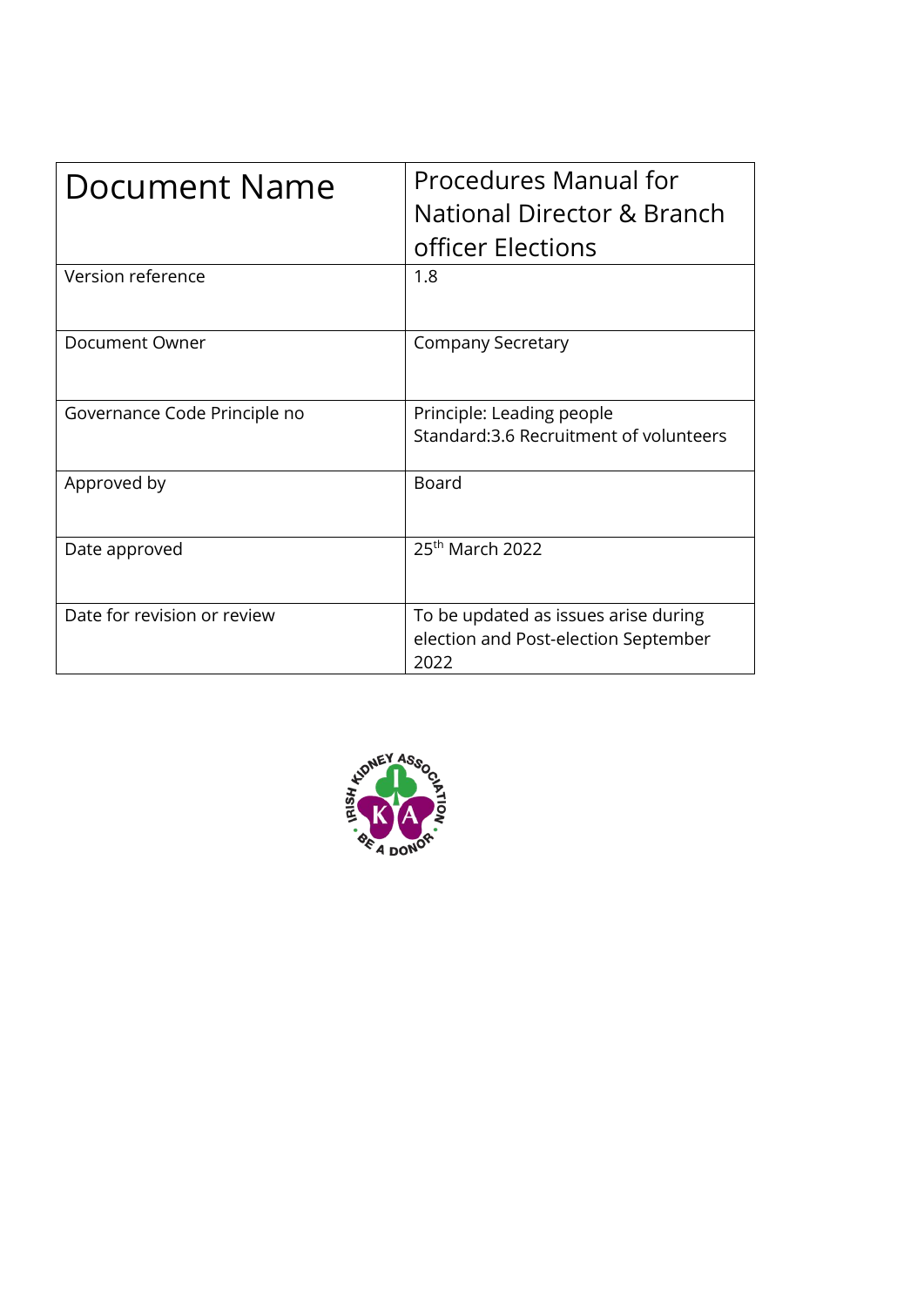#### Index

- 1. Purpose
- 2. Objective
- 3. Scope
- 4. Policy Statement
- 5. Definitions
- 6. Principles of a Democratic Election
- 7. How will the Postal Voting Process work in 2022?
- 8. The Voting Calendar
- 9. The National Director Role
- 10. The Branch Roles
- 11. Am I eligible to vote case studies
- 12. When will I receive a nomination paper?
- 13. How to nominate an individual for a role?
- 14. Can I nominate myself?
- 15. Can I nominate myself for more than one role?
- 16. How many nominations do I need before my name appears on the ballot?
- 17. If I do not know I am being nominated will I be notified before my name goes on the ballot?
- 18. When will the ballot papers issue?
- 19. Do I have to pay for postage?
- 20. When do I have to return my ballot paper?
- 21. What happens if I put 2 names in one box?
- 22. What happens if I didn't vote for all 4 roles?
- 23. How is my nomination being kept secure?
- 24. How is my vote being kept secure?
- 25. How is my vote to be counted?
- 26. When will I know the results?
- 27. When the newly elected assume to their roles?
- 28. Is there training?
- 29. I have a grievance about the process, who do I go to?
- 30. Will postal voting be used again?
- 31. What happens if there are no nominations received for a particular branch role?

#### Appendix:

Sample nominations form

- Sample ballot form
- AGM notice (to follow)

Proxy form (to follow)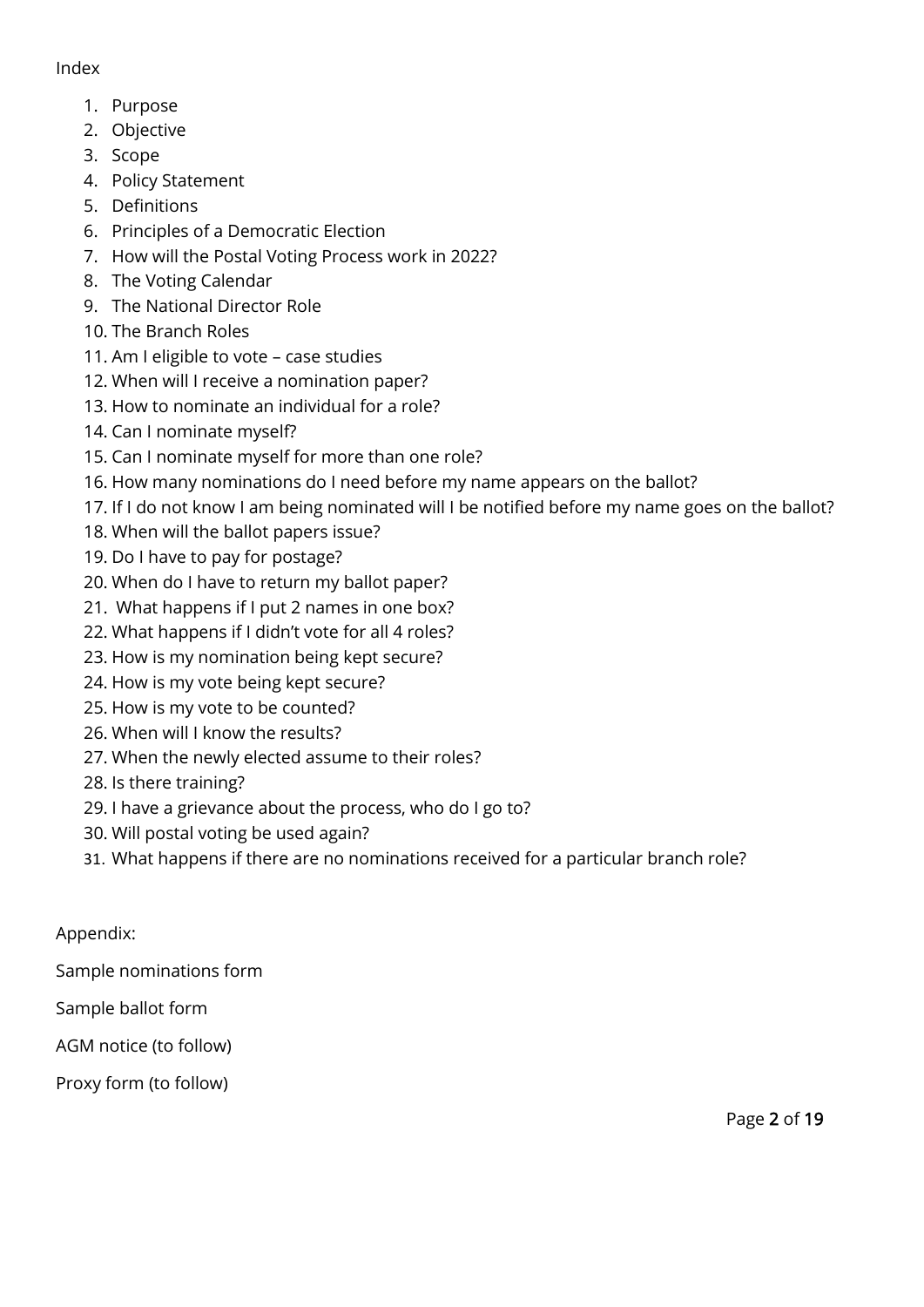#### 1. Purpose

The purpose of this document is to explain concisely, the process to be followed by members of the Irish Kidney Association when voting for the election of National Director and Branch Officers in this election year, 2022.

At the time of writing, the Board of Directors recognised that Covid-19 was still prevalent in our society. In order to protect our patient group by managing the health risks associated with bringing members together for in-person voting at the respective Branch AGMs and to ensure that we meet our statutory obligations, the Board of the Irish Kidney Association has opted to run postal elections in 2022.

# 2. Objective

Postal voting is a new process for the Irish Kidney Association; however, the Board and senior management of the organisation want to assure all members who have the entitlement to vote, that time and effort will be invested to ensure that this process:

- Is clear and transparent
- Is managed honestly, fairly, securely and with full confidentiality
- Upholds the privacy of the individual vote
- Facilitates all those entitled to vote
- Gives members advance notice of key balloting dates across a range of media
- Provides members with all the information they require well in advance to inform and cast their vote
- Delivers all the relevant information to voting members on time
- Allows all members the time for reflection and consideration in advance of completing their ballot
- Does not cause an administrative burden on the voting membership, with the Irish Kidney Association covering all the costs that arise as a result of undertaking postal voting
- Produces a result that is a true reflection of the voting membership's wishes

# 3. Scope

The scope of this policy extends to all voting members of the Irish Kidney Association as determined under the Constitution (Votes of Members Section 32-41):

- ➢ All renal patients (who are members) shall have one vote (S32)
- ➢ All ordinary members of at least 3-year standing shall have one vote (S32)
- ➢ Associate members shall not be entitled to vote (S32)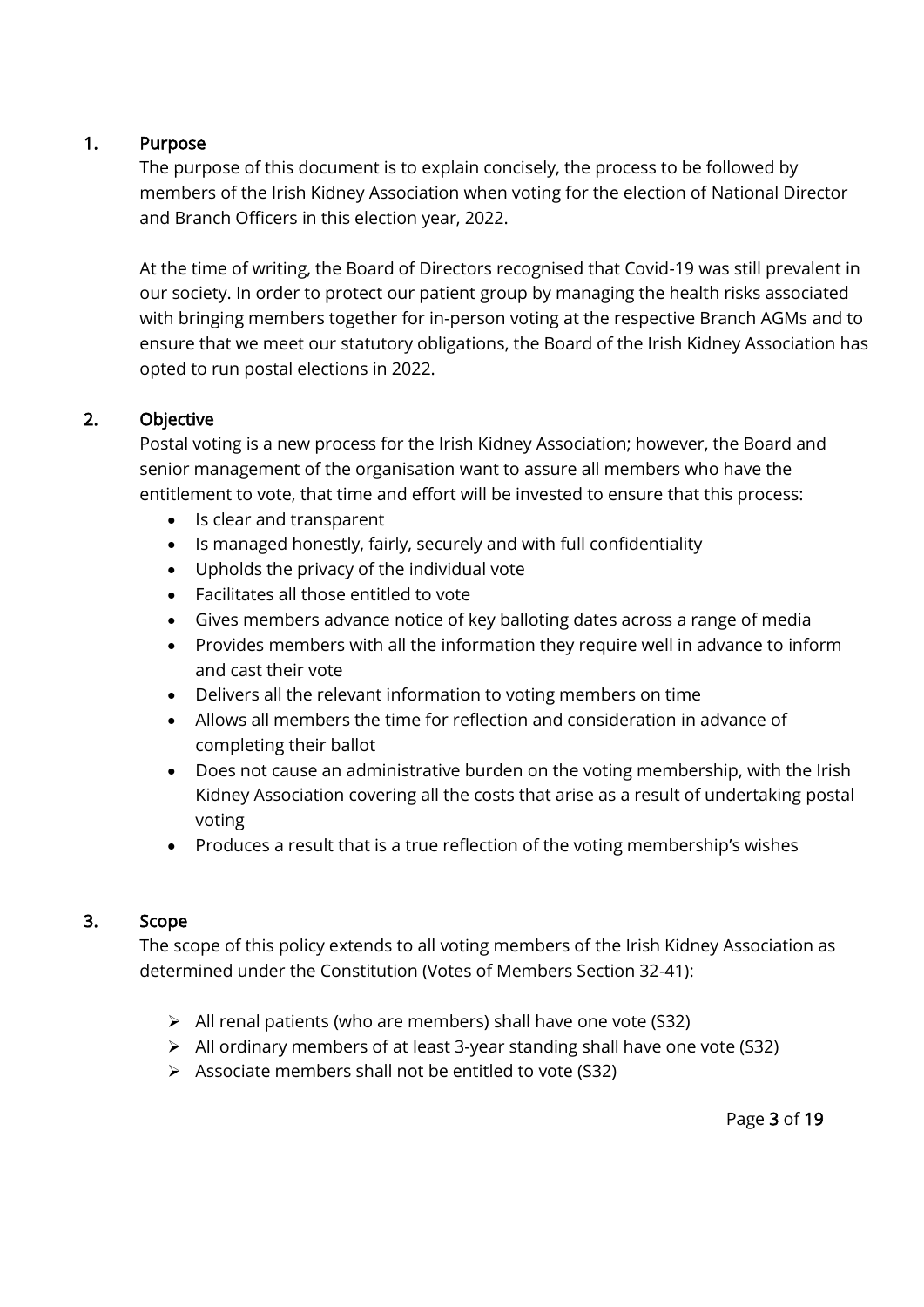- ➢ No person shall be entitled to vote until he/she has received confirmation in writing from the Board that his/her application for membership has been approved by the Board in accordance with Article 6 (S32)
- ➢ A member who lacks capacity to make a decision and in respect of whom an order has been made by any court having jurisdiction to make declarations as to capacity, may vote, whether on a show of hands or on a poll, by his/her decision-making representative or other person appointed by that court, and any such decisionmaking representative or other person may vote by proxy on a show of hands or on a poll. (S33)
- ➢ Votes may be given either personally or by proxy provided that only members who have received written confirmation from the Board that their application for membership has been approved by the Board in accordance with Article 6 may be appointed as a proxy. (S35)
- $\triangleright$  The instrument appointing a proxy shall be in writing under the hand of the appointer or his / her attorney duly authorised in writing. (S36)
- $\triangleright$  An instrument appointing a proxy shall be in the form outlined in S38 of the Constitution or in a form as near thereto as circumstances permit (S38).

# 4. Policy Statement

The Board and CEO of the Irish Kidney Association hereby commit to running these postal elections in a fair, transparent and honest manner so that the outcome will be the true reflection and wishes of the national membership. If a cause for grievance arises then equally, it shall be managed through a clear process that supports the individual's right to raise a concern, treats all involved in the process fairly and equitably and maintains the dignity of all concerned and the integrity of the process.

Our postal election shall not discriminate for reasons of gender, ethnicity, faith or disability.

#### 5. Definitions

Abstention - is a term in election procedure for when a person, entitled to vote either does not go to vote (if elections are held in person) or, does not return a vote during postal elections.

Ballot - A ballot is the sheet of paper on which you will cast your secret vote during an election. In other circumstances, it can be where you express your opinion about something.

Ballot Box - This is the closed safe into which votes will be deposited once they are received into the Irish Kidney Association Head Office at Donor House. They will be retained in this safe until counting of ballots commences.

Branch Election – elections that take place at local branch level for the positions of National Director, Branch Chair, Secretary and Treasurer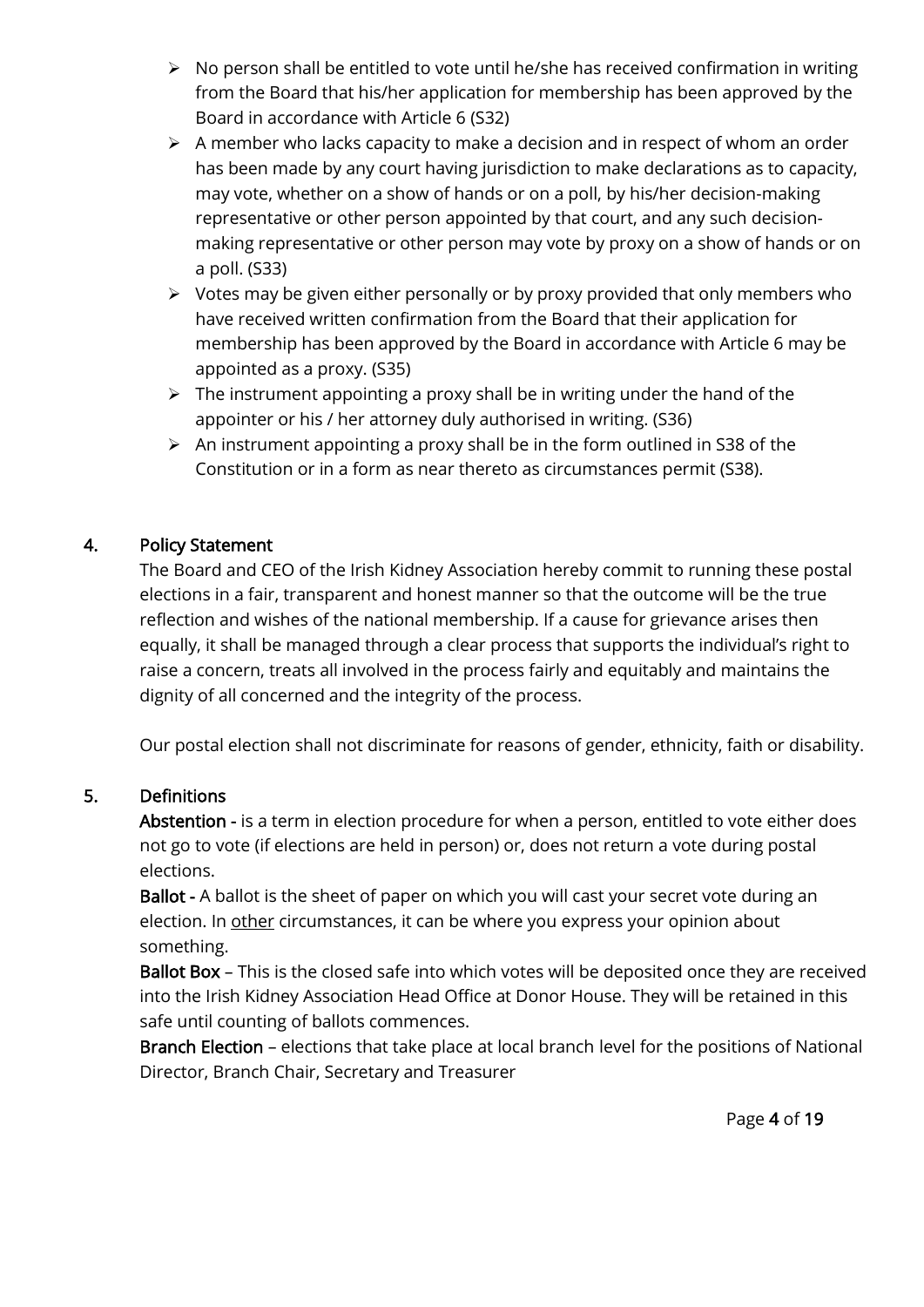Spoiled Vote - A "spoiled vote" is a vote that is deemed to be invalid and is not including in the vote count. A vote can be "spoiled" intentionally as a form of protest (i.e. not voting for anyone / or adding in someone's name that is not on the ballot and ticking that) or accidentally (by voting for too many people so the choice is unclear)

Tally Sheet – this is the name given to the record of the number of votes an individual receives during the election.

Valid Vote – a valid vote is one where the ballot paper has been completed in compliance with the rules outlined on the ballot paper and the ballot can be counted.

#### 6. Principles of a Democratic Election

The principles of a democratic election for political elections were established in Article 21, in the Universal Declaration of Human Rights, 1948:

Everyone has the right to take part in the government of his country, directly or through freely chosen representatives.

The will of the people shall be the basis of the authority of government; this will shall be expressed in periodic and genuine elections which shall be by universal and equal suffrage and shall be held by secret vote or by equivalent free voting procedures.

Whilst organisational elections are not as complex as those of government it is important that the same principles of integrity, equality and transparency exist. It is vital that each member's ability to vote should be unhindered by others i.e. that member's should be free to vote in line with their views rather than be forced or coerced into voting for what others would like.

The Irish Kidney Association remains steadfast in the implementation of a postal voting process that promotes participation, inclusivity and transparency, with the outcome being a true and fair reflection on the will of the membership.

#### 7. How will the Postal Voting Process work in 2022?

|            | <b>Irish Kidney Association</b><br><b>Branch Elections</b>                                                                                                                                         |
|------------|----------------------------------------------------------------------------------------------------------------------------------------------------------------------------------------------------|
| Statement: | Branch elections will take place before the National AGM in<br>order to ensure that a Director is appointed from each<br>branch prior to the National AGM.<br>Branch Elections will have 2 Phases: |

Page 5 of 19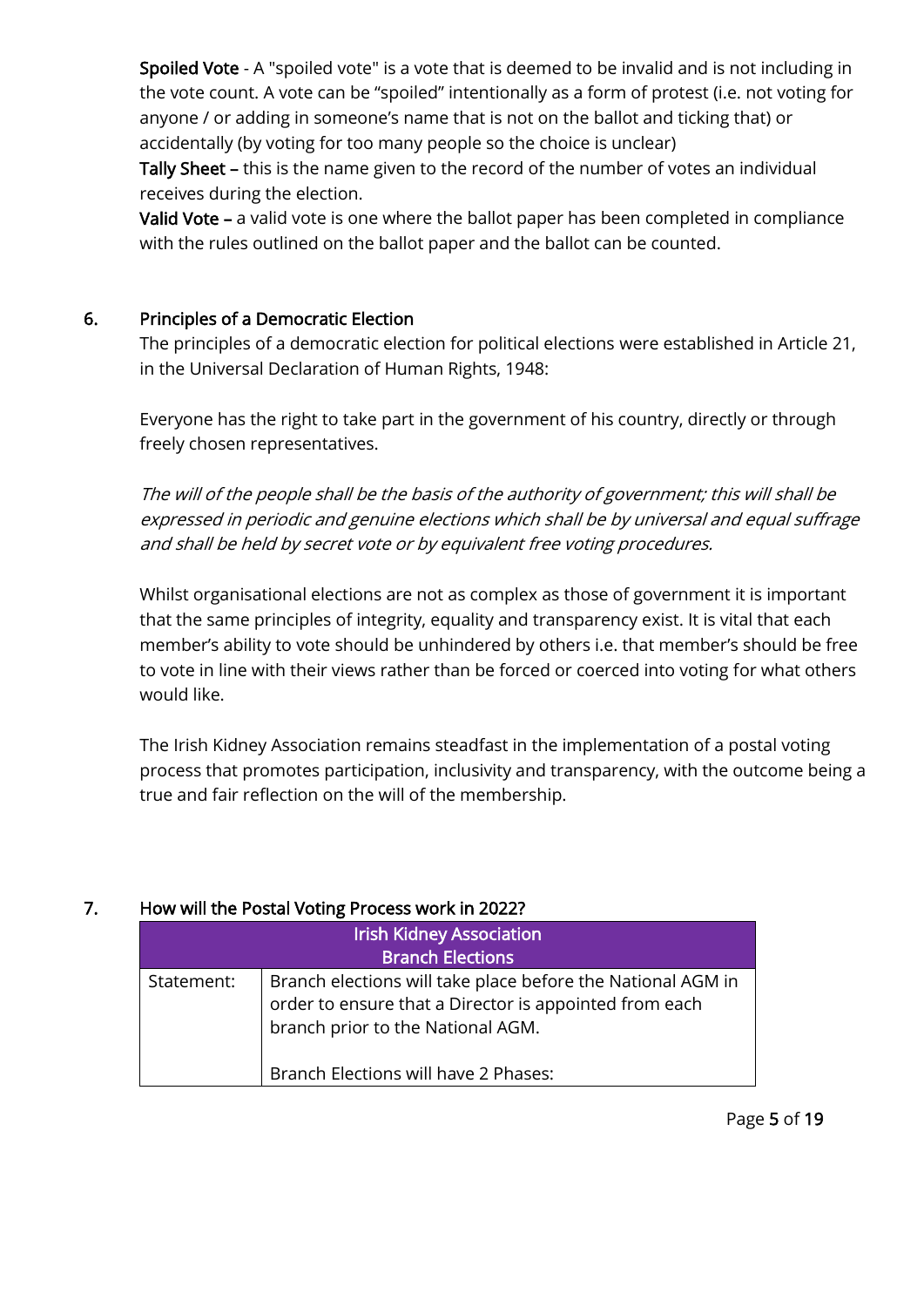|        | (i)<br>(ii)      | Nominations for Director and Branch Officer<br>roles<br>Balloting (voting) for Director and Branch Officer<br>roles                                                                                                                                                                                                                                                                                                                                                                                      |                                                                 |
|--------|------------------|----------------------------------------------------------------------------------------------------------------------------------------------------------------------------------------------------------------------------------------------------------------------------------------------------------------------------------------------------------------------------------------------------------------------------------------------------------------------------------------------------------|-----------------------------------------------------------------|
| Phase: | <b>Action:</b>   |                                                                                                                                                                                                                                                                                                                                                                                                                                                                                                          | Proposed<br>Timeline:                                           |
| (i)    |                  | Nominations for Director and Branch Officers                                                                                                                                                                                                                                                                                                                                                                                                                                                             |                                                                 |
|        | they need to do. | (a) Membership will be advised through<br>the website, Support magazine and by e-<br>mail of the forthcoming elections and what                                                                                                                                                                                                                                                                                                                                                                          | W/e 31.03                                                       |
|        |                  | (b) A clear explanatory note clarifying those<br>who are ineligible to vote will be included in<br>the Support magazine and all other media<br>promoting the elections. This will avoid any<br>unnecessary confusion.                                                                                                                                                                                                                                                                                    | W/e 31.03                                                       |
|        | AGM.<br>22.04    | (c) Nomination forms are issued by post to<br>all members who are allowed to vote as<br>per the Constitution.<br>-These nomination forms (including a pre-<br>paid envelope addressed back to Donor<br>House) will also include notification of the<br>-Nomination forms and AGM notifications<br>will leave Donor House by the 07.04 to<br>allow for An Post to process all the mail<br>and process out by 11.04.<br>-Nomination forms are to highlight the<br>latest return date accepted (17:00 hours | W/e 11.04<br>07.04 IKA<br>deadline<br>11.04 An Post<br>deadline |
|        |                  | (d) Completed nomination forms are<br>returned by 17:00 hours to HQ latest<br>either by post or delivered by hand                                                                                                                                                                                                                                                                                                                                                                                        | W/e 22.04                                                       |
|        |                  | (e) 2 members of staff shall open and<br>record nominations.<br>-Nominations are collated per branch.<br>-All nomination forms will be opened, date<br>stamped, nominations recorded and<br>stored in a secure location.                                                                                                                                                                                                                                                                                 | W/e 29.04<br>29.04 IKA<br>deadline                              |

Page 6 of 19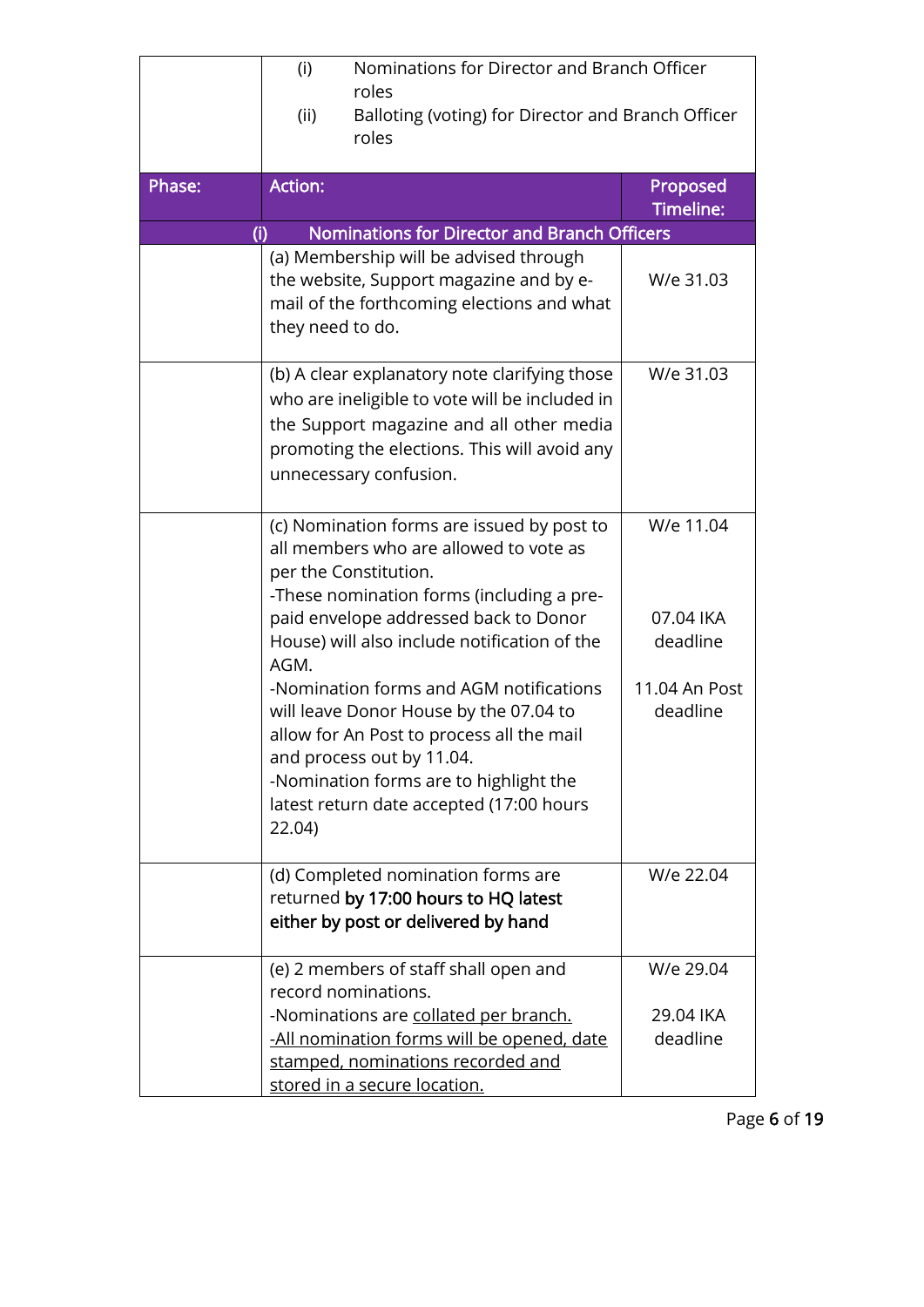|        | -Nomination forms are checked against<br>the active membership list to authenticate<br>the voting privileges.<br>-Staff contact nominees to confirm they<br>are accepting the nomination.<br>A briefing on the National Director role will<br>be issued to Director nominees.<br>-Ballot papers with nominees listed shall<br>be sent from Donor House to An Post by<br>29.04 for processing to members. | From 30.04-<br>05.05 An Post<br>deadline |
|--------|----------------------------------------------------------------------------------------------------------------------------------------------------------------------------------------------------------------------------------------------------------------------------------------------------------------------------------------------------------------------------------------------------------|------------------------------------------|
| Phase: | <b>Action:</b>                                                                                                                                                                                                                                                                                                                                                                                           | Proposed<br>Timeline:                    |
| (ii)   | Balloting commences at Branch level for Director and Branch<br><b>Officer Roles (4 Roles)</b>                                                                                                                                                                                                                                                                                                            |                                          |
|        | (a) Balloting commences at individual<br>Member level                                                                                                                                                                                                                                                                                                                                                    | W/e 06.05-<br>13.05                      |
|        | (b) Completed ballots are posted back to<br>and received no later than 17:00 hours on<br>13.05 at HQ either by post or hand<br>delivered.                                                                                                                                                                                                                                                                | By 13.05                                 |
|        | 2 members of staff are assigned the task<br>of processing all incoming ballots.<br>- Envelopes are date stamped (unopened)<br>and put into safe.                                                                                                                                                                                                                                                         |                                          |
|        | (c) Counting of ballots takes place at HQ.<br>- 2 Directors shall be present to serve as<br>independent observers and to validate the<br>transparency of the process.                                                                                                                                                                                                                                    | By 23.05                                 |
|        | (d) Notify each elected candidate by email<br>that they have been elected and request<br>that he/she confirms in writing by close of<br>business that day, that they are willing to<br>accept the position.                                                                                                                                                                                              | By 24.05                                 |
|        | (e) Notify other nominees by e-mail that<br>they have not been appointed at this time.                                                                                                                                                                                                                                                                                                                   | By 25.05                                 |

Page 7 of 19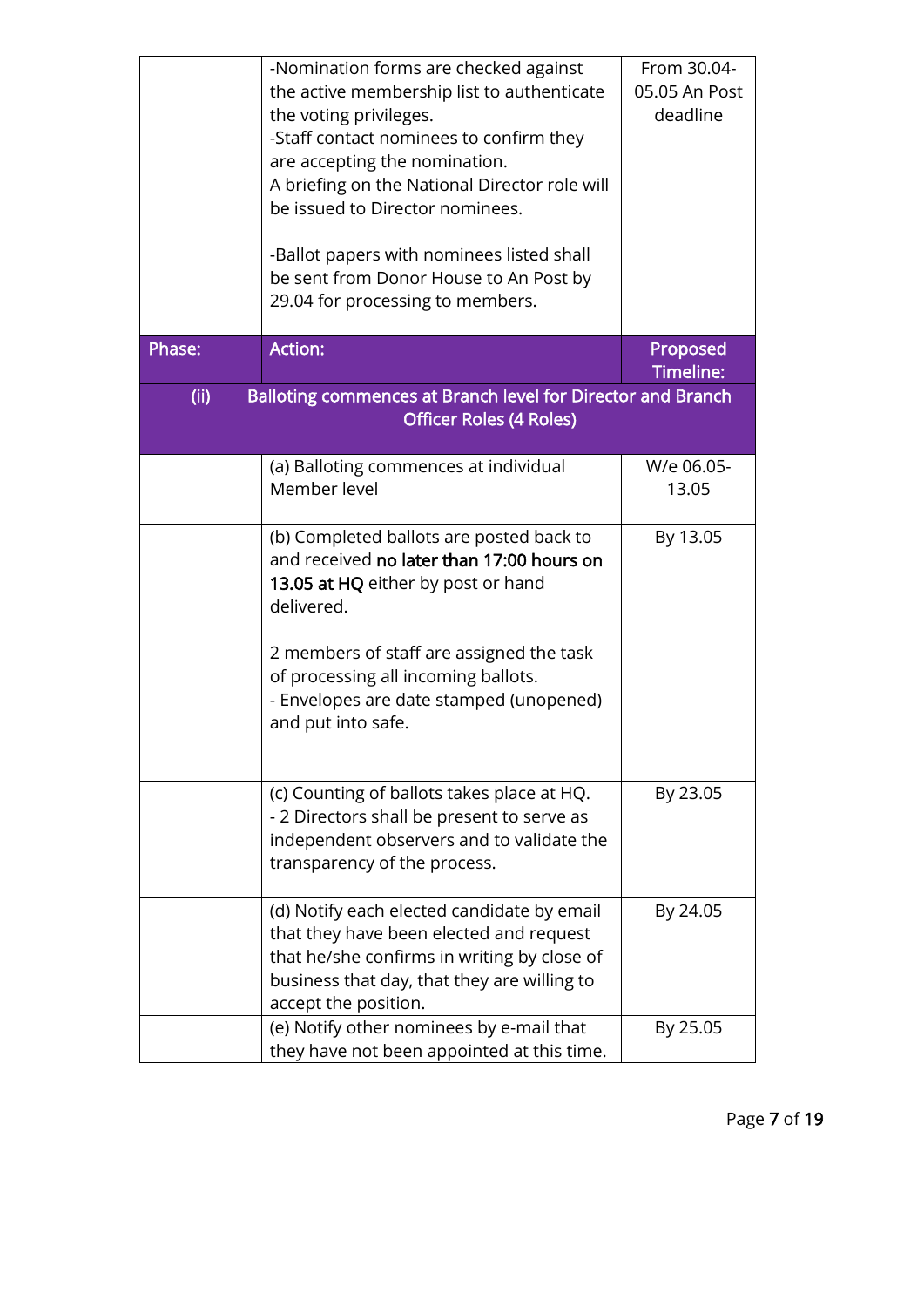| Thank them for their ongoing commitment<br>to the Irish Kidney Association.                                                                                                                                                                                                                    |          |
|------------------------------------------------------------------------------------------------------------------------------------------------------------------------------------------------------------------------------------------------------------------------------------------------|----------|
| (f) Notify Branch Officers of the voting<br>results.                                                                                                                                                                                                                                           | By 25.05 |
| (g) Notify branch members of the results<br>for their branch.                                                                                                                                                                                                                                  | By 25.05 |
| (h) Post results of branch network<br>elections on the website.                                                                                                                                                                                                                                | By 27.05 |
| (i) Issue congratulations to all new National<br>Directors and to all new Branch Officers.                                                                                                                                                                                                     | By 03.06 |
| (j) Notify new Officers of Training events<br>(this can be included in the above<br>congratulatory note (i)).                                                                                                                                                                                  | By 03.06 |
| (k) Host training events.                                                                                                                                                                                                                                                                      | 13.06    |
| (I) Issue evaluation surveys to training<br>participants.                                                                                                                                                                                                                                      | By 20.06 |
| (m) Collate findings and implement<br>feedback into future training.                                                                                                                                                                                                                           | By 01.07 |
|                                                                                                                                                                                                                                                                                                |          |
| Information Only:<br>As per the new constitution adopted at the<br>September 2021 AGM, the appointment by<br>the Board of three of their members to the<br>three National Officer roles (Chairperson /<br>Secretary and Treasurer) will take place at<br>the next board meeting after the AGM. |          |

# 8. The Voting Calendar

The table below details the primary dates to be aware of in the 2022 Irish Kidney Association Election. While the Irish Kidney Association will do its utmost to ensure that everyone who is entitled to vote does so, we cannot be held responsible for individuals who do not return their nominations or complete and post their ballots back after the deadline. If your nomination or ballot is received into the office after the closing date of nominations or balloting then it will not be counted and will be deemed to be invalid.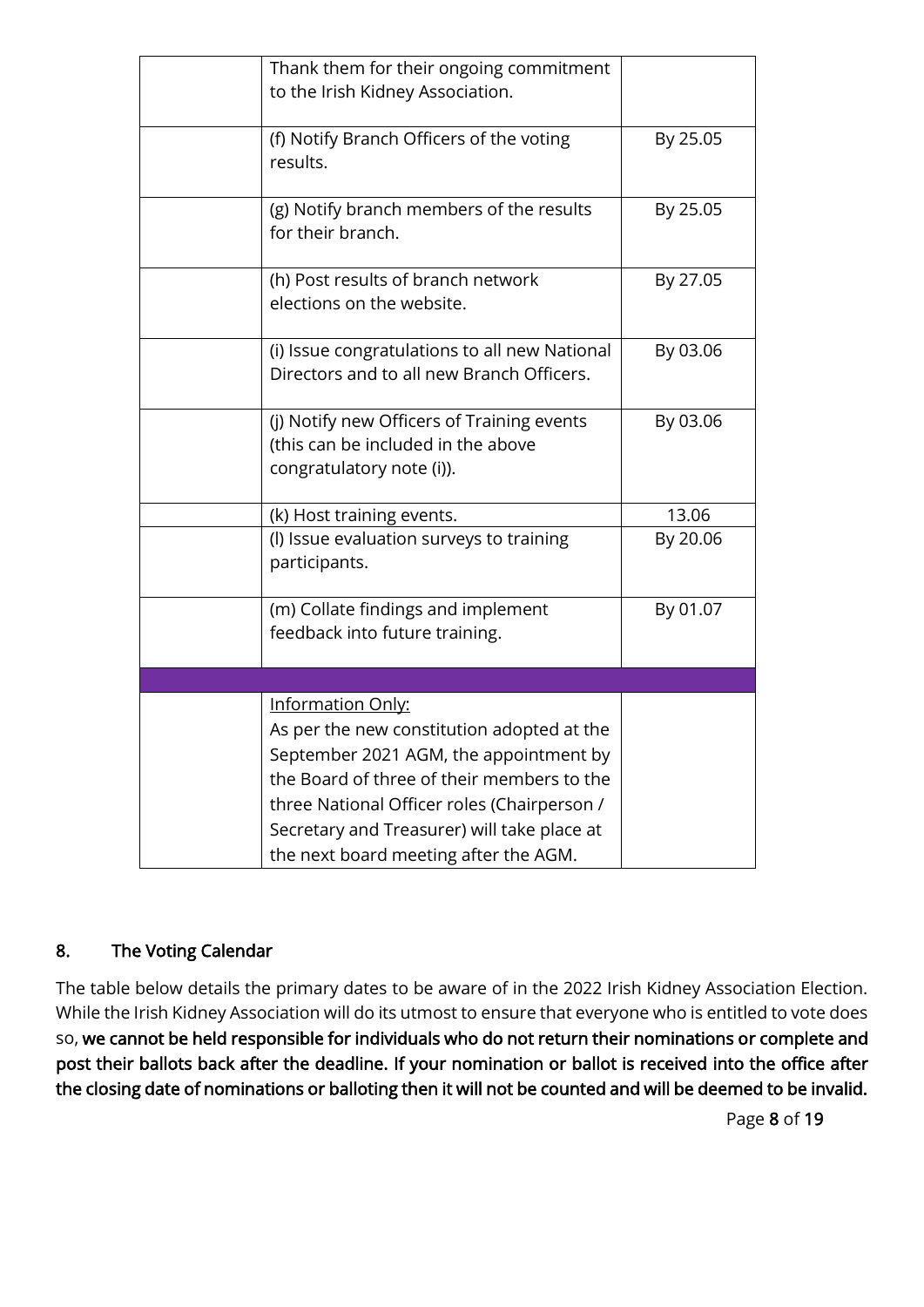For the avoidance of doubt, all nominations or ballots received in during the timeframe specified below shall be date stamped on receipt, prior to being stored in a locked safe in a secure location at Head Office.

If you need assistance with this process, please do not hesitate to contact Ashling Hand in Donor House on 01-6205306 and we shall be happy to help you.

| No: | Action:                                                                                                                                                            | Critical<br>Date: | <b>Members to</b><br>action: | <b>Branch</b><br>Officers to<br>action: | Board to<br>action: |
|-----|--------------------------------------------------------------------------------------------------------------------------------------------------------------------|-------------------|------------------------------|-----------------------------------------|---------------------|
| 1.  | Notification on<br>forthcoming<br>elections across all<br>media                                                                                                    | 31.03             | Awareness<br>only            | Awareness<br>only                       | Awareness<br>only   |
| 2.  | Nominations forms<br>are sent to all<br>members eligible to<br>vote for the four<br>positions of National<br>Director, Branch<br>Chair, Secretary and<br>Treasurer | 11.04             | Awareness<br>only            | Awareness<br>only                       | Awareness<br>only   |
| 3.  | <b>Completed</b><br>nomination forms to<br>be received in Donor<br>House by 17:00<br>hours on the 22.04<br>at the latest either by<br>post or hand<br>delivered.   | 22.04             | <b>Yes</b>                   | <b>Yes</b>                              | <b>Yes</b>          |
| 4.  | Nominations are<br>collated and put into<br>ballot sheets and<br>reissued to each<br>branch and its<br>membership                                                  | 29.04             | Awareness<br>only            | Awareness<br>only                       | Awareness<br>only   |
| 5.  | <b>Balloting takes place</b>                                                                                                                                       | 06.05-13.05       | Yes                          | Yes                                     | <b>Yes</b>          |

Page 9 of 19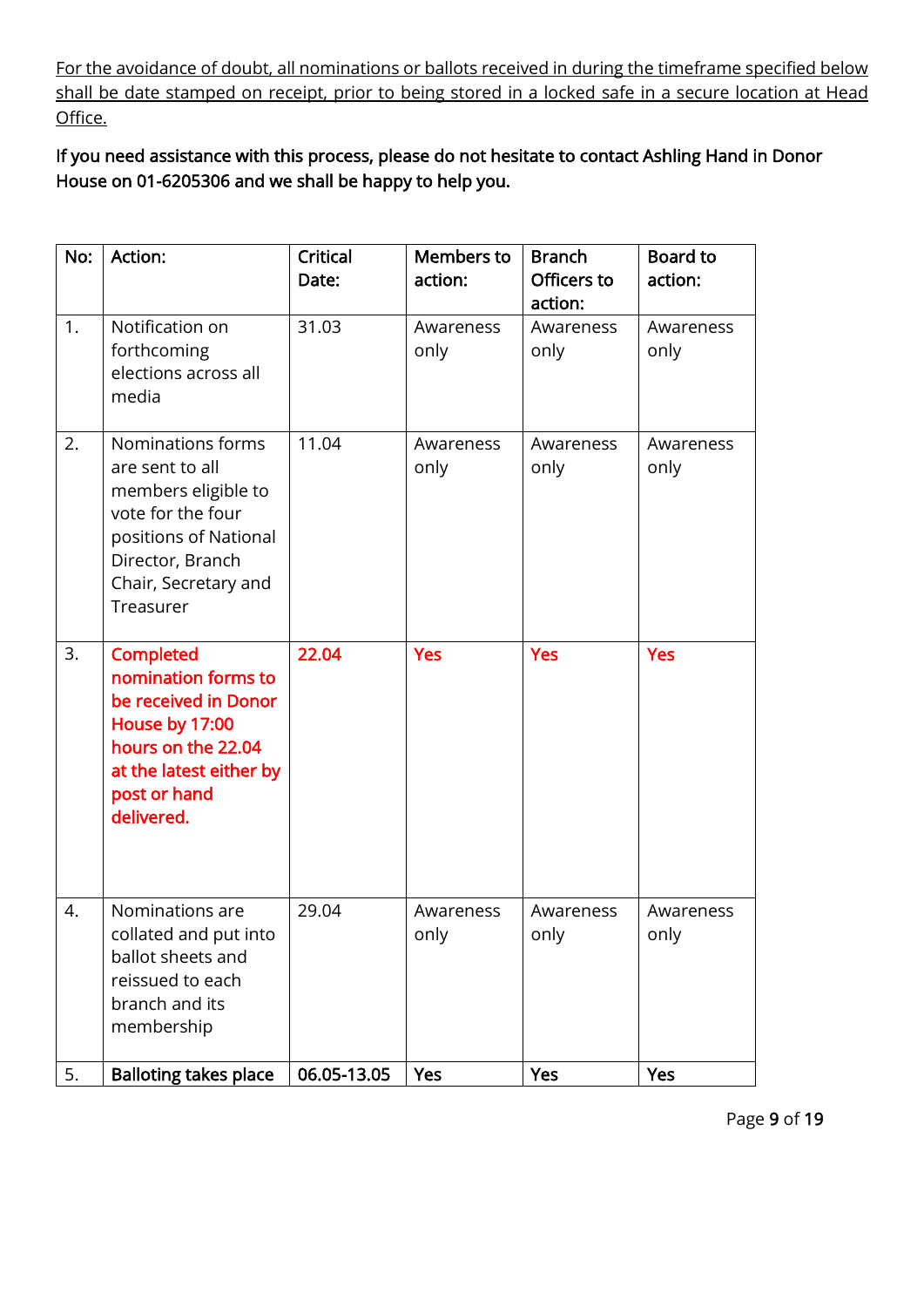| 6.  | <b>Completed ballots</b><br>must be received by<br><b>Donor House no</b><br>later than 17:00<br>hours on the 13.05<br>either by post or<br>hand delivered.                | 13.05    | <b>Yes</b>        | <b>Yes</b>        | <b>Yes</b>        |
|-----|---------------------------------------------------------------------------------------------------------------------------------------------------------------------------|----------|-------------------|-------------------|-------------------|
| 7.  | <b>Counting takes place</b><br>with 2 Directors<br>present as<br>independent<br>observers                                                                                 | By 23.05 | Awareness<br>only | Awareness<br>only | Awareness<br>only |
| 8.  | Notification to newly<br>elected Branch<br><b>Officers</b>                                                                                                                | By 24.05 | <b>Yes</b>        | <b>Yes</b>        | <b>Yes</b>        |
| 9.  | Notification on<br>election results to<br>existing Branch<br>Officers,<br>unsuccessful<br>nominees and<br>branch members                                                  | 25.05    | Yes               | Yes               | Yes               |
| 10  | <b>Branch Secretaries</b><br>shall confirm receipt<br>to the Office of the<br>names and<br>addresses of all<br>officer roles within<br>seven days of being<br>of elected. | By 07.06 | <b>No</b>         | Yes               | <b>No</b>         |
| 11. | <b>Training takes place</b><br>for all new Branch<br><b>Officers</b>                                                                                                      | 13.06    | <b>Yes</b>        | <b>Yes</b>        | Awareness<br>only |

#### 9.The Role of National Director

Being appointed to the Board of a charity is an especially significant role. With increased governance in the charity sector over the last decade, board directors now have legal responsibilities under the Charities Act, 2009 and under the Companies Act 2014.

The Charities Act, 2009, states that a charity director must: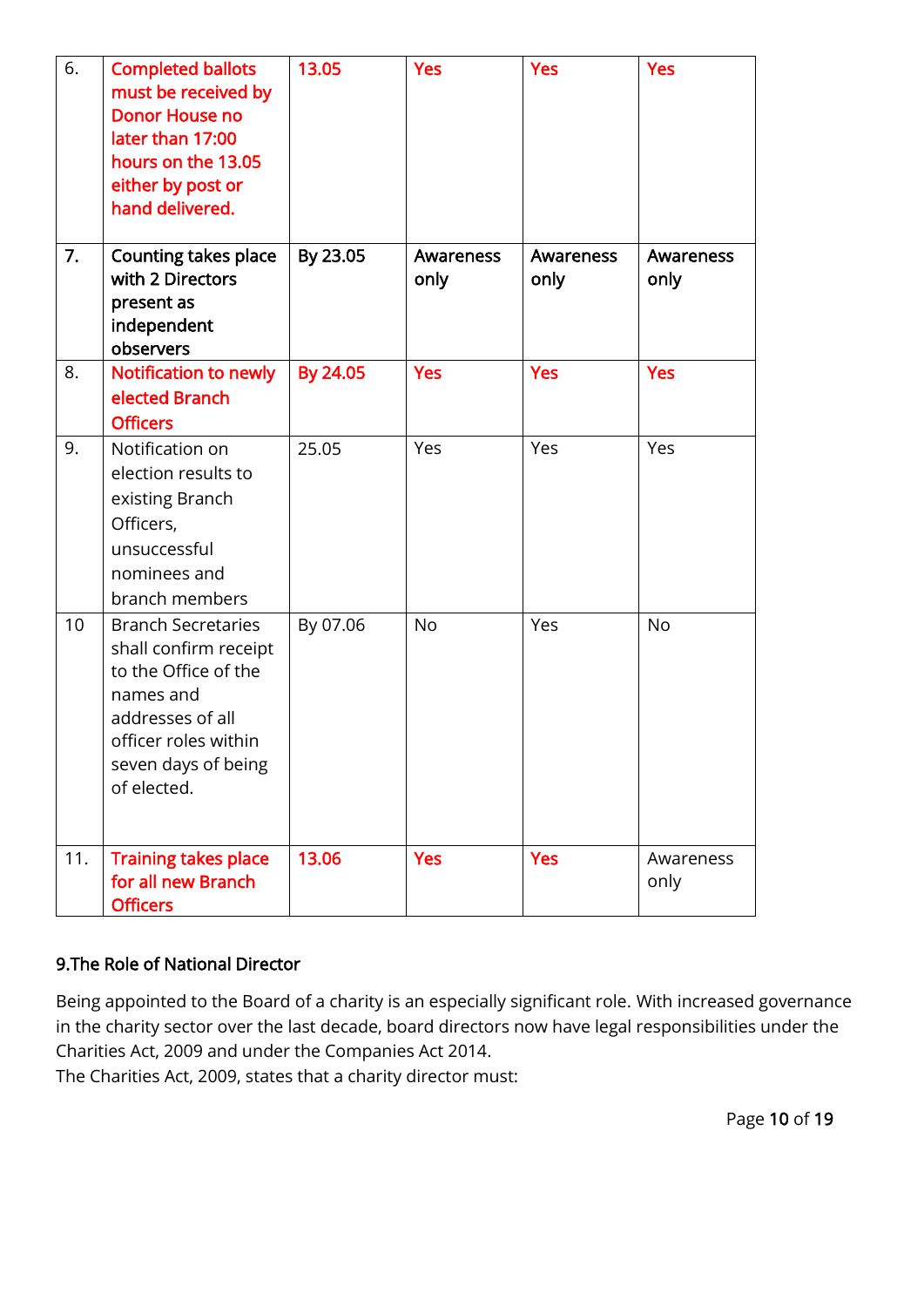- Ensure the charity is carrying out its charitable purposes for the public benefit (the reason it exists);
- Comply with your charity's governing document ;
- Be accountable and comply with the law;
- Manage the charity's resources responsibly;
- Act in the best interests of the charity;
- Act with reasonable care and skill;

National Board Directors attend meetings of their local branch. A minimum of 50% attendance at branch meetings is expected.

Members who wish to who nominate themselves or others for this position should have a look at the Charity Regulators Guidance for Charity Trustees document which is extremely helpful. Refer to <https://www.charitiesregulator.ie/media/1078/guidance-for-charity-trustees-july-2017.pdf>

# 10. The Branch Roles

Within the branch network the Branch Officers play an enormously important role in supporting our patient cohort, their families and caregivers, and we are extremely grateful for their ongoing passion and commitment. Without them giving of their free time as a dedicated volunteer and team member, we could not provide the level of support that we do.

At Branch level, we have three roles. While all three roles are a public support network to local branch members, each position has specific duties:

- (i) Branch Chairperson
	- Provides leadership, co-ordinates and runs branch meetings
	- Facilitates discussion and decision-making
	- Manages sensitive information
	- Provides a sense of direction for the branch
	- Ensures National Director is kept informed of branch developments
- (ii) Branch Secretary
- Organises meeting venues and sends notices of meetings
- Records the minutes of meetings and any actions to be taken
- Keeps safe all incoming correspondence in compliance with the Irish Kidney Association Privacy Policy
- Ensure member details are kept private with access by Branch Officers only.

#### (iii) Branch Treasurer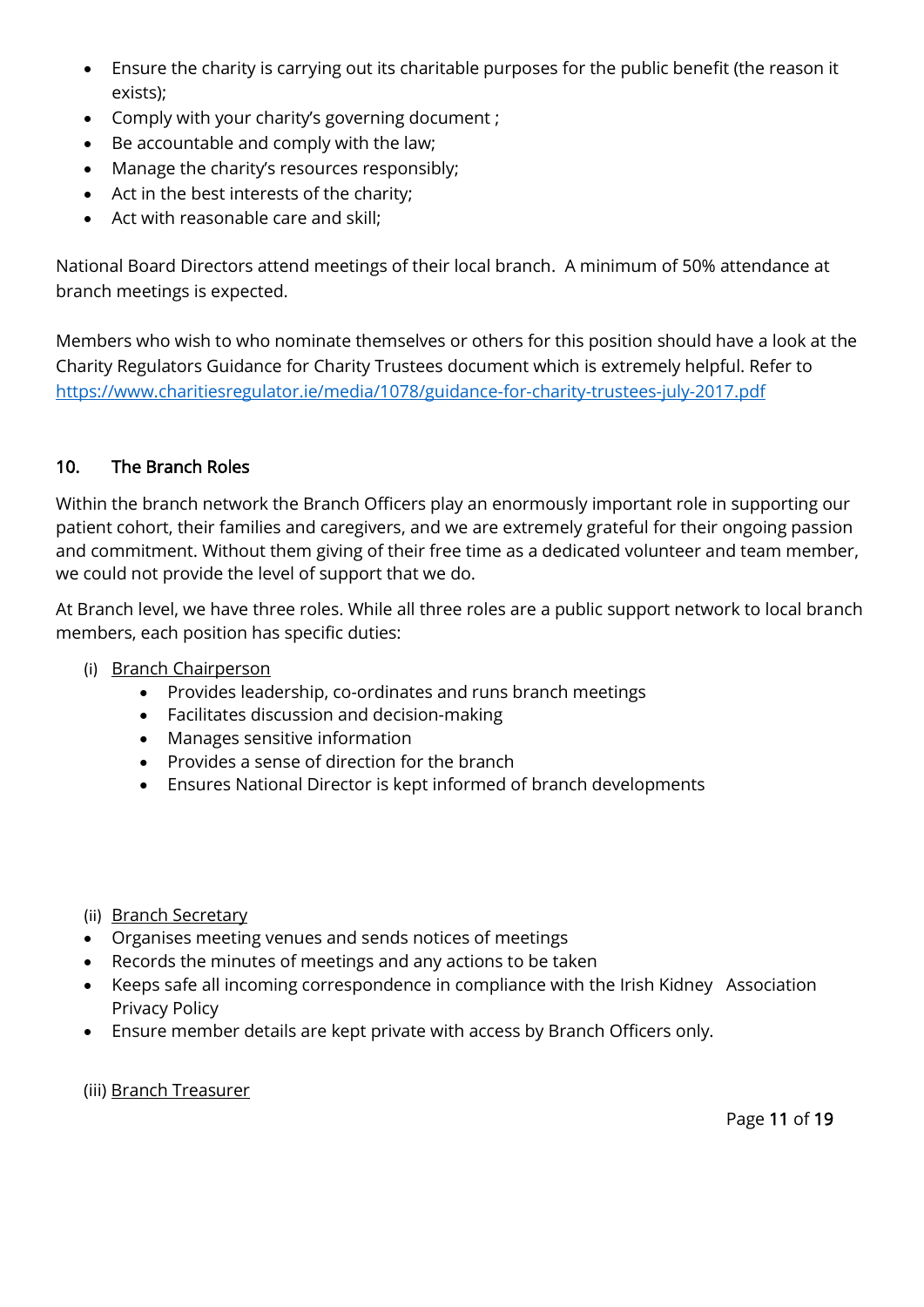- Keeps up to date records of all financial activities of the branch
- Makes a written financial report at branch meeting every two months / or provides written report it if he/she cannot attend in person
- Keeps control of stocks of merchandise
- Submits a report to Head Office Finance Manager every quarter
- Manages branch financial queries

#### 11. Am I eligible to vote – case studies

David: "I am a renal patient and have been a member of the Irish Kidney Association for 2 years.... can I vote?"

Yes. In line with our Constitution, Votes of Members (S32), all renal patients shall have one vote.

Marie: "I am a carer for an end-stage renal disease patient, and member for the last 4 years, can I vote?"

Yes. As a person who is directly affected by end-stage renal disease and a person who supports the cause and objectives of the Association (4 (b)), as an ordinary member for more than three years you are entitled to vote.

#### Luca: "I am an Associate Member, can I vote?"

No. In line with our Constitution, Votes of Members (S32), associate members shall not be entitled to vote.

Claire: "Hi, I'm 16 and would like to become a member of the Irish Kidney Association, can I vote when  $1$  do?"

No. Our Constitution states that membership of the Association shall be open to people who are over 18 years of age (S4).

Matthew: "Hi, I am visually impaired and cannot complete my own ballot paper, what do I do?" Yes Matthew, you can still vote. You can appoint a proxy who can vote on your behalf (S38) of the Constitution.

#### 12. When will I receive a nomination paper

Nominations papers will be sent to all members who are eligible to vote on the 11<sup>th</sup> of April 2022.

#### 13. How to nominate an individual for a role

The nomination paper will have four boxes. Each box will have the role being nominated for, i.e. National Director, Branch Chairperson, Branch Secretary, Branch Treasurer.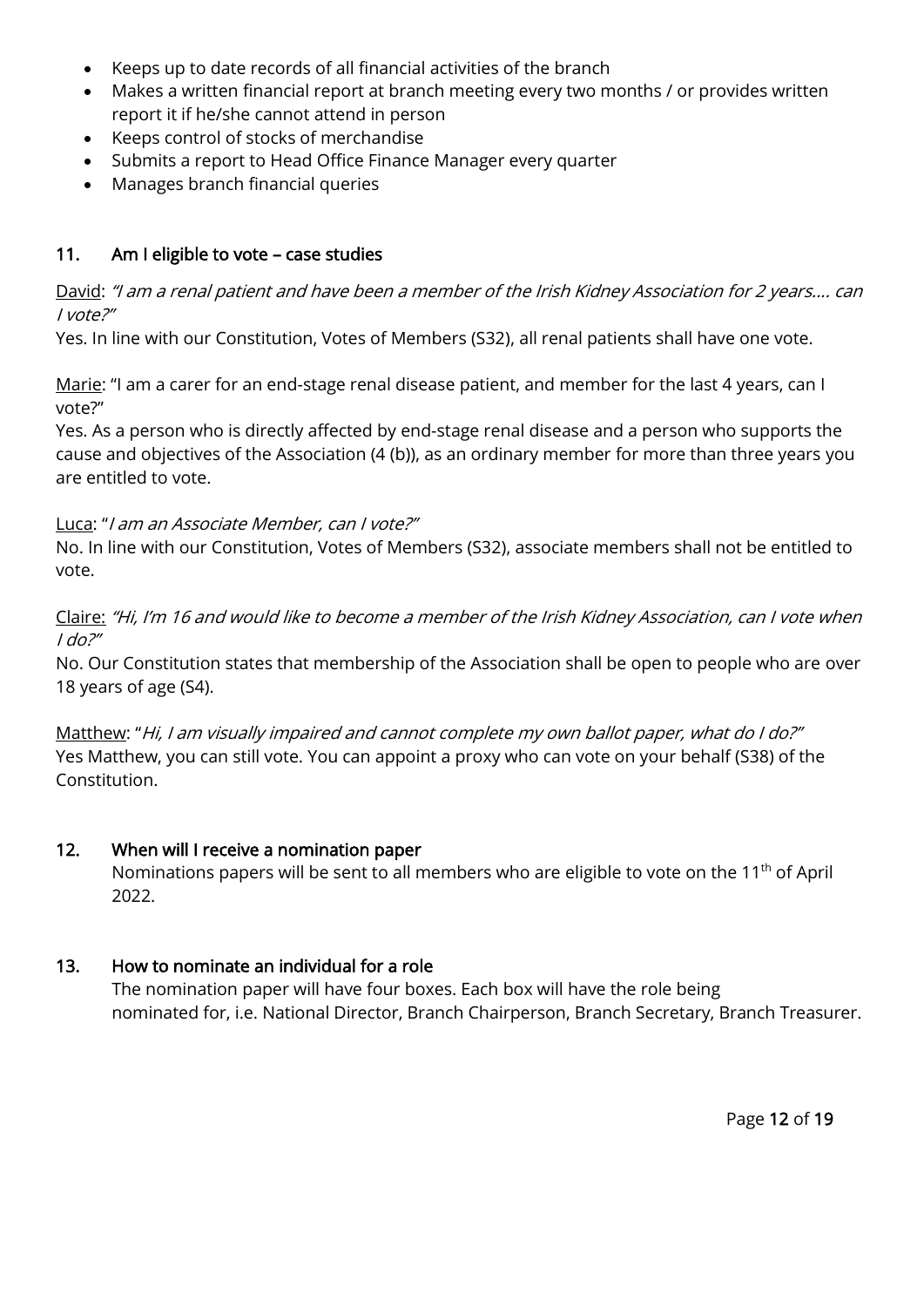If you wish to nominate an individual for a role, please write their name into the relevant box. Please write one name only in each box. Permission of the nominee must be obtained by contacting the nominee.

Their contact details (email and phone) must be provided as staff will contact the nominee to confirm their acceptance of the nomination.

If you do not have direct contact details for your nominee, please contact your local Branch Secretary or Donor House who will assist you.

#### 14. Can I nominate myself?

Yes. If you wish to nominate yourself for a role/s, you can certainly do so. Please remember that you can only nominate one individual for each role.

#### 15. Can I nominate myself for more than one role?

Yes. Providing only one name appears in each of the boxes.

# 16 How many nominations do I need to get before my name appears on the ballot paper?

We do not anticipate multiple nominations for each role, so all individuals receiving at least one correctly completed nomination will be included in the ballot paper

# 17. If I am not aware that I have been nominated, will I be contacted in advance of seeing my name on a ballot paper?

A person cannot be nominated without their agreement. If an individual is nominated they must be contacted by the person nominating them. Staff will also contact the nominee to confirm their acceptance of the nomination. See 13 above.

#### 18. When will the ballot papers issue?

Balloting takes place between the 6<sup>th</sup> of May and the 13<sup>th</sup> May 2022, you will receive the ballot papers by the  $6<sup>th</sup>$  of May.

#### 19. Will I have to pay for postage?

No. All nomination papers and ballot papers will be sent with a prepaid envelope with a return address of Donor House.

#### 20. When do I have to return my ballot paper?

Completed ballot papers must be received by Donor House by 17:00 hours latest on the 13<sup>th</sup> May. On receipt, returning ballots will be date-stamped to leave no room for error. If ballots are not received by this time and date they will be deemed invalid in the final tally.

#### 21. I put 2 names on one box in error, will this cause my vote to be discounted?

Page 13 of 19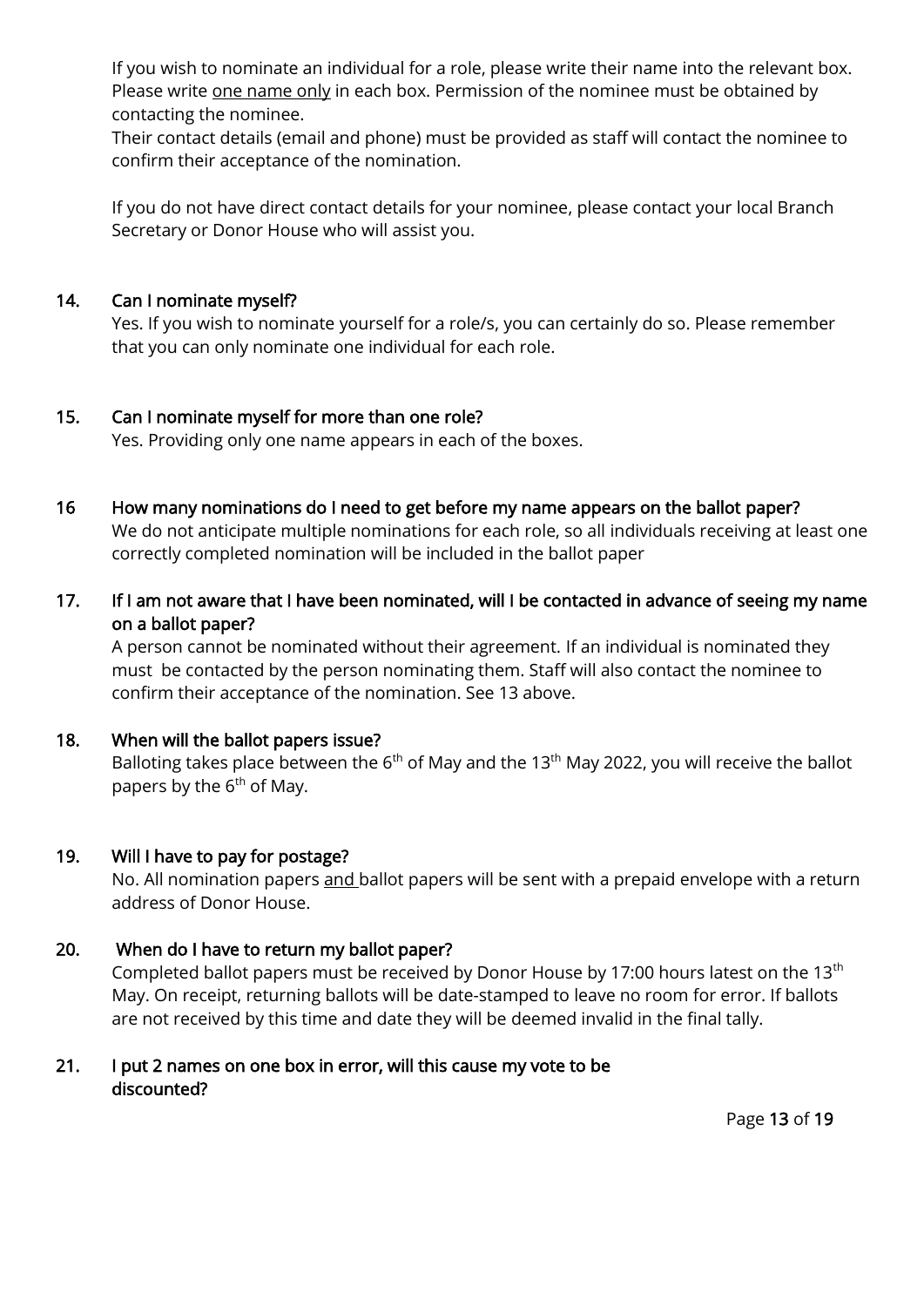Yes. For this role only as it does not comply with the voting rules of one name per role. If you nominated only one individual for each of the other three roles, then these will be counted and deemed valid.

#### 22. I didn't vote for all four roles – is this okay?

Where you chose not to vote for a particular role, this will be deemed to be an invalid vote. Your votes for the other three remaining positions, if you nominated one individual only per role (as per the voting rules), will be deemed valid and be counted.

#### 23. What security protocols are in place to protect the nominations?

(i) Nominations received will be opened, date stamped with the official date stamp and recorded for each branch by 2 members of IKA staff (1 recording the vote on the Tally sheet). (ii) Branch nominations will be stored (once opened and recorded) in a safe. These will be added to daily as nominations are returned and opened.

(iii) Once the date for receipt of nominations has passed, all nominations are recounted and the final tallies cross-referenced to earlier results. This will be overseen by the CEO. (iv) If counters need to take a break, then ballot papers will be kept securely locked in the safe where the counts are ongoing.

(v) Nomination papers shall be kept for 2 months in case of a post-election query.

# 24. What security protocols are in place to protect the ballots?

(i) Two Directors will act as independent observers during the counting of ballots. (ii) Two members of the IKA staff, together with the CEO shall be in-situ to count the ballots when opened in the company of the Directors.

(iii) When ballots are returned to Donor House the envelope containing the completed voting paper shall be date stamped and stored unopened in the ballot box for the specific branch, where it will remain until counting commences.

 (iv)Branch ballots will be stored in a box in a locked room where only the CEO and Office Manager has access. These will be added to daily as ballots are returned.

 (v)Once the date for receipt of ballots has passed, all ballots are counted 3 times with the final tally's cross-checked to ensure that the results are correct. This process is overseen by the two Board Directors.

(vi) If counters need to take a break, then ballot papers will be kept securely locked in the room where the counts is ongoing.

(vii) Ballot papers shall be kept for 2 months in case of a challenge.

# 25. How is my vote to be counted

(i) Each ballot paper will have potentially 4 votes. Once the envelope is opened and the date of receipt is date stamped on the ballot with the initials of the staff member opening it (copied from the official date stamp on the outside envelope), your vote will be written down on the tally sheets of the nominees who appeared on the ballot.

(ii) Where you have 4 votes listed, your vote will be recorded on 4 tally sheets, 3 votes on 3 sheets etc.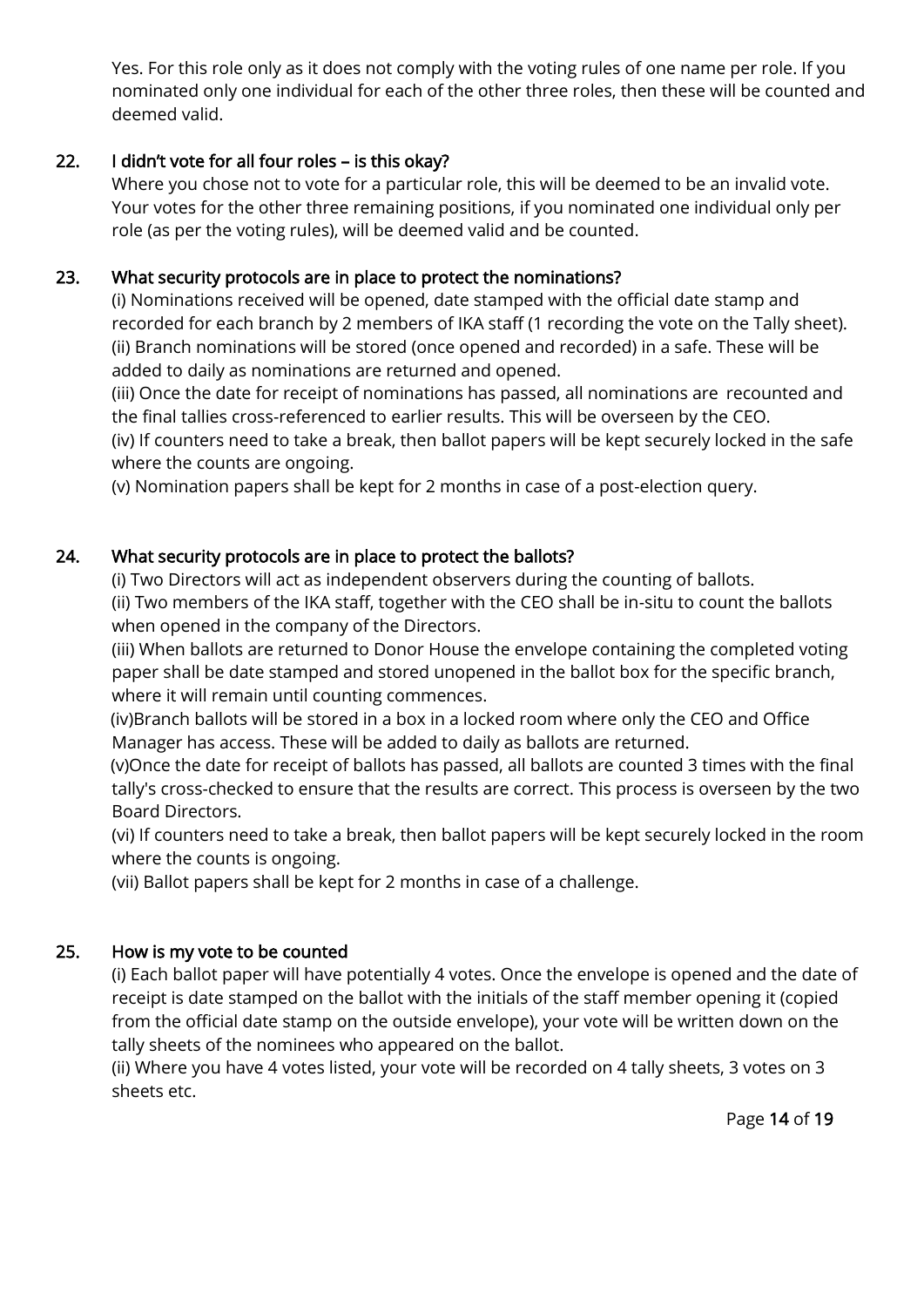(iii) Once logged, each vote will then be Marked "X" with a yellow marker to record that it has been counted.

(iv) Over the course of all the 4 counts, a different colour X will be marked on the ballot:

1 st Count – yellow

2<sup>nd</sup> Count - blue

3<sup>rd</sup> Count – green

4<sup>th</sup> Count - pink

This way it will be possible to see that the ballot paper has been counted 4 times as part of the checking process.

(v) All ballots once counted will be stored in a secure location for 2 months in case there is a challenge to the results.

#### 26. When will I know the results?

The results of branch elections will be communicated to:

- Those elected on the  $24<sup>th</sup>$  May
- All other branch members on the  $25<sup>th</sup>$  May
- General membership and public through the website by the  $27<sup>th</sup>$  May

# 27. When the newly elected assume to their roles?

Branch Officers will commence their roles as from the end of the branch AGM in accordance article 26 of the Articles of Association.

National Directors will assume their role on the  $2<sup>nd</sup>$  July after the national AGM.

#### 28. Will there be training?

(i) All newly appointed branch officers and directors will receive induction training in the early weeks of their appointments. They will receive notification of these dates once appointed.

(ii) In addition, the Irish Kidney Association believes in the importance of ongoing personal development so we would envisage access to training will increase for all officers and directors over time.

(iii) It is our intention to provide board mentors for new directors where we can for the first 6 – 12 months.

#### 29. I have a grievance about the results who do I talk to?

We at the Irish Kidney Association respect an individual's right to raise a concern, therefore, any individual unhappy with the outcome of the postal vote can contact the CEO Carol Moore who will respond to your query within 10 days. In the event you are unhappy with her response, you can then contact the Chairperson of the Board and your complaint shall be dealt with at that level.

Page 15 of 19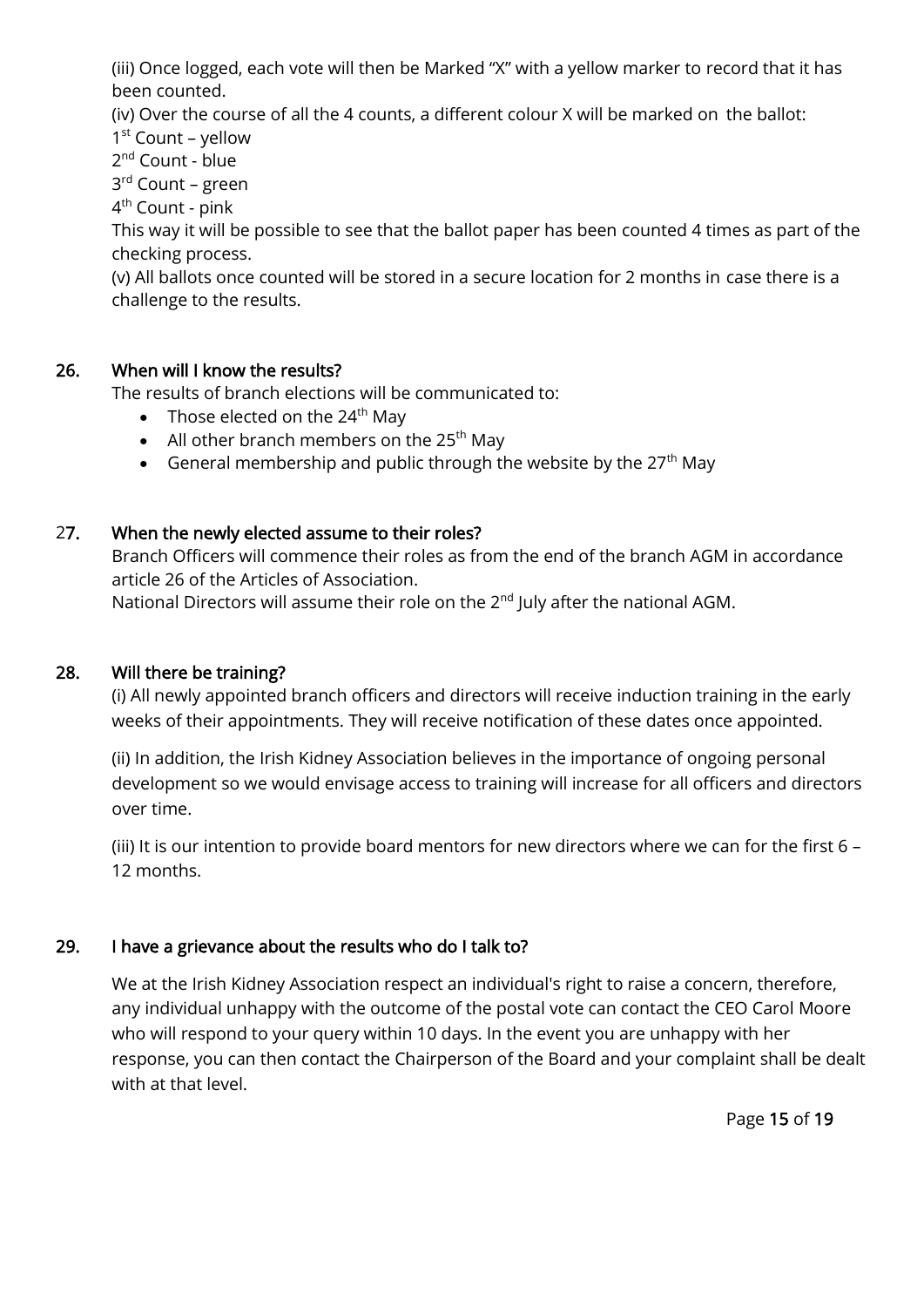#### 30. Is it likely that postal voting will be used again?

This is a tricky question to answer as facilitating a postal vote this year has been in response to the pandemic and protecting our vulnerable patient group. We see a huge value in active participation that takes place within AGM's and would hope to return to that in the future or consider a hybrid of both if it is were to be considered more successful for our members.

#### 32. What happens if there are no nominations received for a particular Branch role?

In the event that a Branch role does not receive a nominee, then the Board will discuss this and review what may need to be done. This may involve directly approaching a retiring Branch officer and asking them to stay in the role until a replacement can be found, or contacting a potential candidate and seeing if they would be in interested in filling the role on a temporary basis until the next election.

Appendix: Sample nominations form Sample ballot form AGM notice (to follow) Proxy voting form (to follow)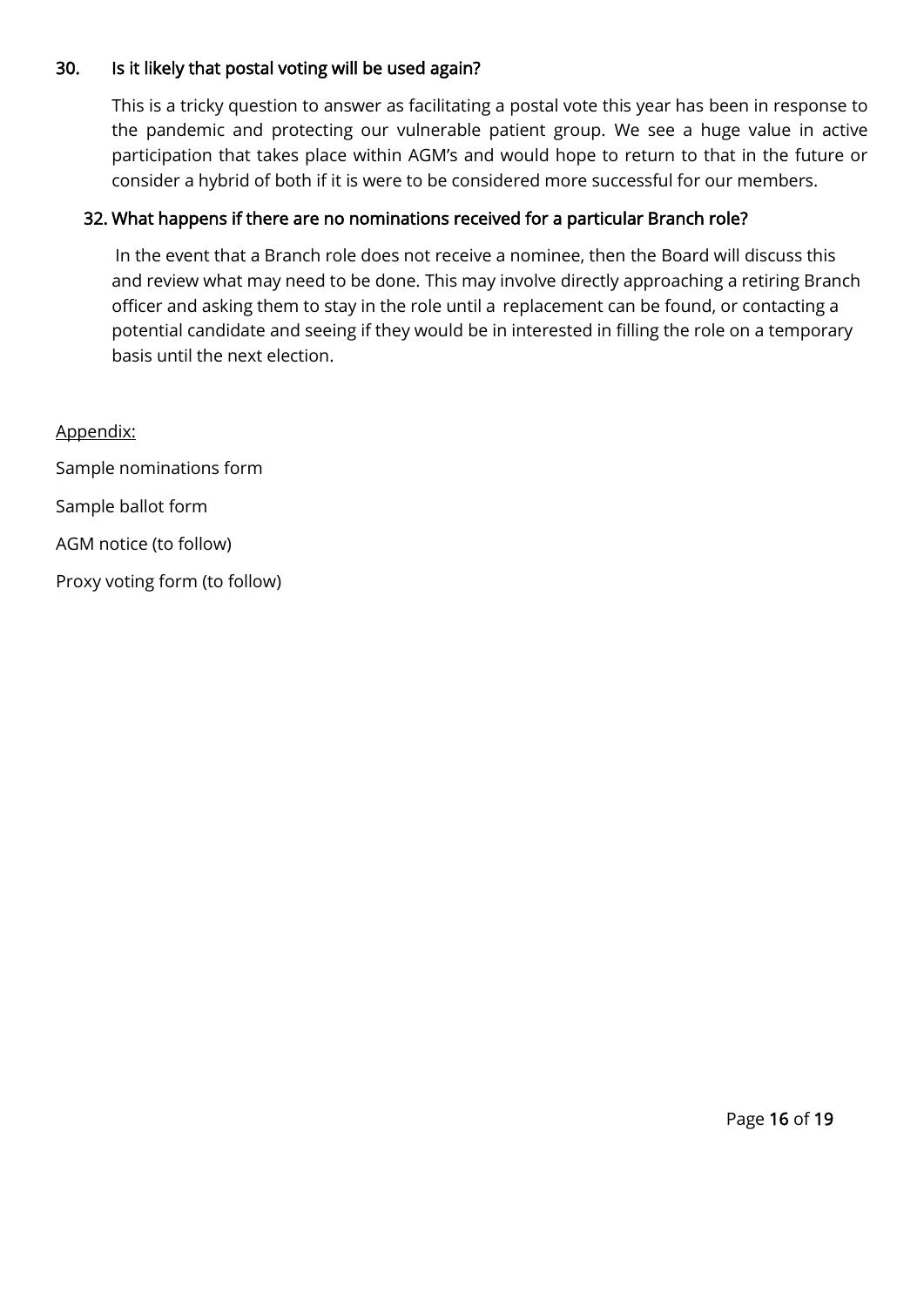# BRANCH NOMINATIONS CARD

# To be returned by: 22<sup>nd</sup> April 2022

I hereby wish to nominate the following branch members for the role of National Director, Branch Chairperson, Branch Secretary and Branch Treasurer. If I am nominating someone other than myself, I understand that I must have their permission to be nominated prior to returning my nomination card to Donor House.

Branch Name \_\_\_\_\_\_\_\_\_\_\_\_\_\_\_\_\_\_\_\_\_\_\_\_\_\_\_\_\_\_\_\_\_

|                                 | <b>National Director</b> |                                           |  |
|---------------------------------|--------------------------|-------------------------------------------|--|
| Name of                         |                          | Email:                                    |  |
| Nominee:                        |                          | Phone No:                                 |  |
| Name of<br>Nominating<br>Member |                          | Signature of<br><b>Nominating Member:</b> |  |

| <b>Branch Chairperson</b>       |  |                                           |  |
|---------------------------------|--|-------------------------------------------|--|
| Name of                         |  | Email:                                    |  |
| Nominee:                        |  | Phone No:                                 |  |
| Name of<br>Nominating<br>Member |  | Signature of<br><b>Nominating Member:</b> |  |

| <b>Branch Secretary</b>         |  |                                           |  |
|---------------------------------|--|-------------------------------------------|--|
| Name of                         |  | Email:                                    |  |
| Nominee:                        |  | Phone No:                                 |  |
| Name of<br>Nominating<br>Member |  | Signature of<br><b>Nominating Member:</b> |  |

|                                 | <b>Branch Treasurer</b> |                                           |  |
|---------------------------------|-------------------------|-------------------------------------------|--|
| Name of                         |                         | Email:                                    |  |
| Nominee:                        |                         | Phone No:                                 |  |
| Name of<br>Nominating<br>Member |                         | Signature of<br><b>Nominating Member:</b> |  |

Phone number of nominating member \_\_\_\_\_\_\_\_\_\_\_\_\_\_\_\_\_\_\_\_\_\_\_\_\_Email address\_\_\_\_\_\_\_\_\_\_\_\_\_\_\_\_\_\_\_\_\_\_\_\_\_\_\_\_\_